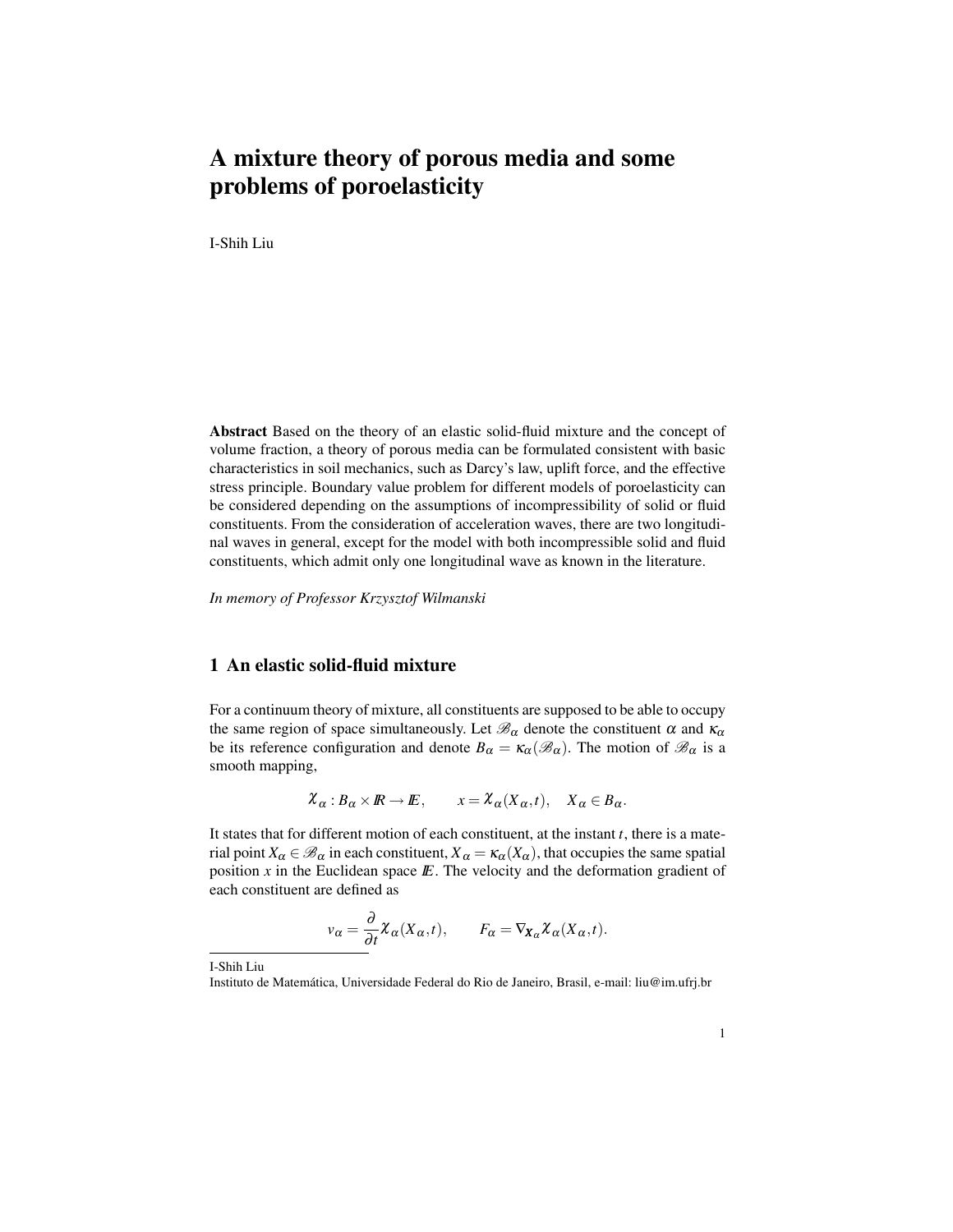We consider a non-reacting solid-fluid mixture ( $\alpha = s$ , f) with the following balance equations of the partial mass and the partial linear momentum of each constituent, and the energy equation of the mixture:

$$
\begin{aligned}\n\dot{\rho}_s + \rho_s \operatorname{div} v_s &= 0, \\
\dot{\rho}_f + \rho_f \operatorname{div} v_f &= 0, \\
\rho_s \dot{v}_s - \operatorname{div} T_s + m_f &= \rho_s b_s, \\
\rho_f \dot{v}_f - \operatorname{div} T_f - m_f &= \rho_f b_f, \\
\rho \dot{\varepsilon} + \operatorname{div} q - \operatorname{tr}(T \operatorname{grad} v) &= \rho r,\n\end{aligned} \tag{1.1}
$$

where  $\rho_s$ ,  $\rho_f$  are the partial mass densities;  $T_s$ ,  $T_f$  are the partial Cauchy stresses;  $m_f$  is the interactive force on the fluid constituent;  $\varepsilon$ ,  $q$  are the internal energy density and the heat flux of the mixture. The material derivatives with respect to the constituent and the mixture have been used,

$$
\dot{y}_{\alpha} = \frac{\partial y_{\alpha}}{\partial t} + (\text{grad} y_{\alpha}) v_{\alpha}, \qquad \dot{y} = \frac{\partial y}{\partial t} + (\text{grad} y)v.
$$

To establish field equations of the basic field variables,  $\{\rho_s, \rho_f, \chi_s, \chi_f, \theta\}$ , constitutive equations for the quantities in the balance equations,

$$
f = \{T_{\rm s}, T_{\rm f}, \varepsilon, q, m_{\rm f}\},\tag{1.2}
$$

must be specified. For an elastic solid-fluid mixture, we consider the constitutive equations of the form:

$$
f = \mathscr{F}(\theta, \rho_{\text{f}}, F_{\text{s}}, \text{grad}\,\theta, \text{grad}\,\rho_{\text{f}}, \text{grad}\,F_{\text{s}}, V). \tag{1.3}
$$

where  $\theta$  is the temperature and  $V = v_f - v_s$  is referred to as the relative velocity.

Thermodynamic considerations of such a mixture theory has been considered by Bowen [1] in which consequences of the entropy principle have been analyzed with Coleman-Noll procedure to obtain general restrictions on the constitutive equations. These results have been confirmed from the analysis with the use of Lagrange multipliers by Liu in [8], and can be summarized in the following constitutive equations:

$$
T_{\rm f} = \rho_{\rm f} \psi_{\rm f} I - \frac{\partial \rho \psi_{\rm f}}{\partial \rho_{\rm f}} \rho_{\rm f} I + \rho_{\rm f} \frac{\partial \psi_{\rm f}}{\partial V} \otimes V,
$$
  
\n
$$
T_{\rm s} = \rho_{\rm s} \psi_{\rm s} I + \frac{\partial \rho \psi_{\rm f}}{\partial F_{\rm s}} F_{\rm s}^T + \rho_{\rm s} \frac{\partial \psi_{\rm s}}{\partial V} \otimes V,
$$
  
\n
$$
\varepsilon = \psi_{\rm I} - \theta \frac{\partial \psi_{\rm I}}{\partial \theta} + \frac{1}{2} \frac{\rho_{\rm f} \rho_{\rm s}}{\rho^2} V \cdot V,
$$
  
\n
$$
m_{\rm f}^0 = \frac{\partial \rho_{\rm s} \psi_{\rm s}^0}{\partial \rho_{\rm f}} \text{grad} \rho_{\rm f} - \frac{\partial \rho_{\rm f} \psi_{\rm f}^0}{\partial F_{\rm s}} \cdot \text{grad} F_{\rm s}, \qquad q^0 = 0.
$$
 (1.4)

where 0 denotes the equilibrium value at the state with  $V = 0$  and grad  $\theta = 0$ .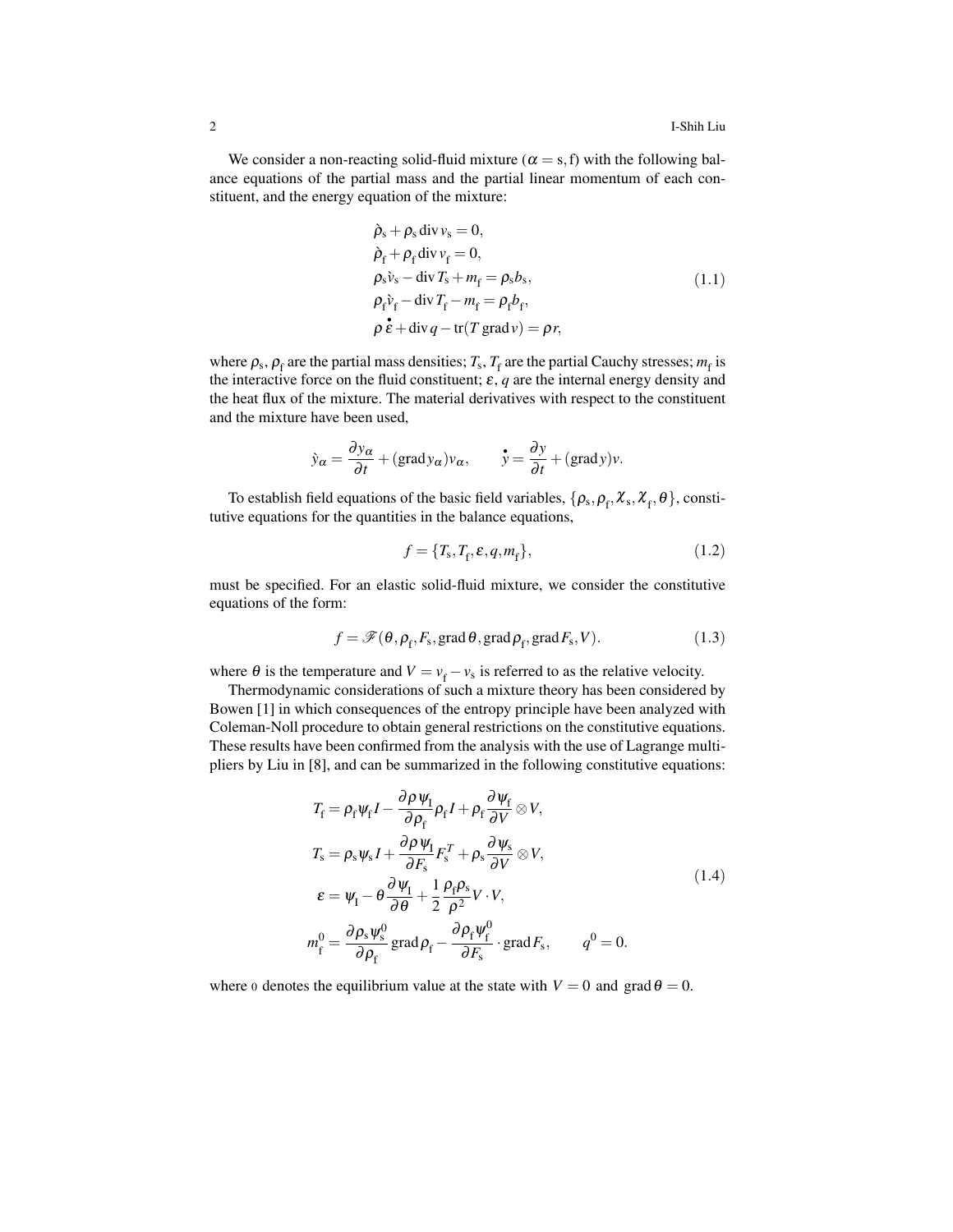These constitutive equations depend solely on the constitutive functions of the free energy,

$$
\begin{aligned} \n\psi_{\rm f} &= \psi_{\rm f}(\theta, \rho_{\rm f}, F_{\rm s}, V), & \psi_{\rm s} &= \psi_{\rm s}(\theta, \rho_{\rm f}, F_{\rm s}, V), \\ \n\psi_{\rm I} &= \psi_{\rm I}(\theta, \rho_{\rm f}, F_{\rm s}). \n\end{aligned} \tag{1.5}
$$

Note that although the partial free energies  $\psi_f$  and  $\psi_s$  may depend on the relative velocity *V*, the (inner) free energy  $\psi_I$ ,

$$
\rho\psi_{\rm I}=\rho_{\rm f}\psi_{\rm f}+\rho_{\rm s}\psi_{\rm s},
$$

does not depend on *V*.

Moreover, from (1.4) and (1.5), the sum of partial stresses becomes

$$
T_{\rm I} = \rho \psi_{\rm I} I - \frac{\partial \rho \psi_{\rm I}}{\partial \rho_{\rm f}} \rho_{\rm f} I + \frac{\partial \rho \psi_{\rm I}}{\partial F_{\rm s}} F_{\rm s}^T,
$$
  
\n
$$
T = T_{\rm I}(\theta, \rho_{\rm f}, F_{\rm s}) - \frac{1}{2} \frac{\rho_{\rm s} \rho_{\rm f}}{\rho} V \otimes V.
$$
\n(1.6)

Similarly, although the partial stresses  $T_f$  and  $T_s$  may depend on *V*, the sum of partial stress,  $T_{\rm I} = T_{\rm f} + T_{\rm s}$ , does not depend on *V*.

If we define the equilibrium partial fluid pressure as

$$
p_{\rm f} = \rho_{\rm f} \left( \frac{\partial \rho \, \psi_{\rm I}}{\partial \rho_{\rm f}} - \psi_{\rm f}^0 \right),\tag{1.7}
$$

then the equilibrium fluid stress reduces to the pressure,  $T_{\rm c}^0$  $f_f^{0} = -p_f I$ , and

$$
T_{\rm f} = -p_{\rm f}I + \rho_{\rm f}(\psi_{\rm f} - \psi_{\rm f}^0)I + \rho_{\rm f}\frac{\partial \psi_{\rm f}}{\partial V} \otimes V,\tag{1.8}
$$

and from  $(1.4)$ <sub>4</sub> and  $(1.7)$ , the interaction force can be written as

$$
m_{\rm f}^0 = \frac{p_{\rm f}}{\rho_{\rm f}} \operatorname{grad} \rho_{\rm f} - \rho_{\rm f} (\operatorname{grad} \psi_{\rm f}^0) \Big|_{0}.
$$
 (1.9)

Note that the definition of equilibrium fluid pressure in (1.7) implies the usual relation for a pure fluid,

$$
p = \rho^2 \frac{\partial \psi}{\partial \rho}.
$$
 (1.10)

# 2 Saturated porous media

The solid-fluid mixture considered in the previous section can be regarded as a model for saturated porous media provided that the concept of porosity is introduced. For mixture theory of porous media, a material point is regarded as a repre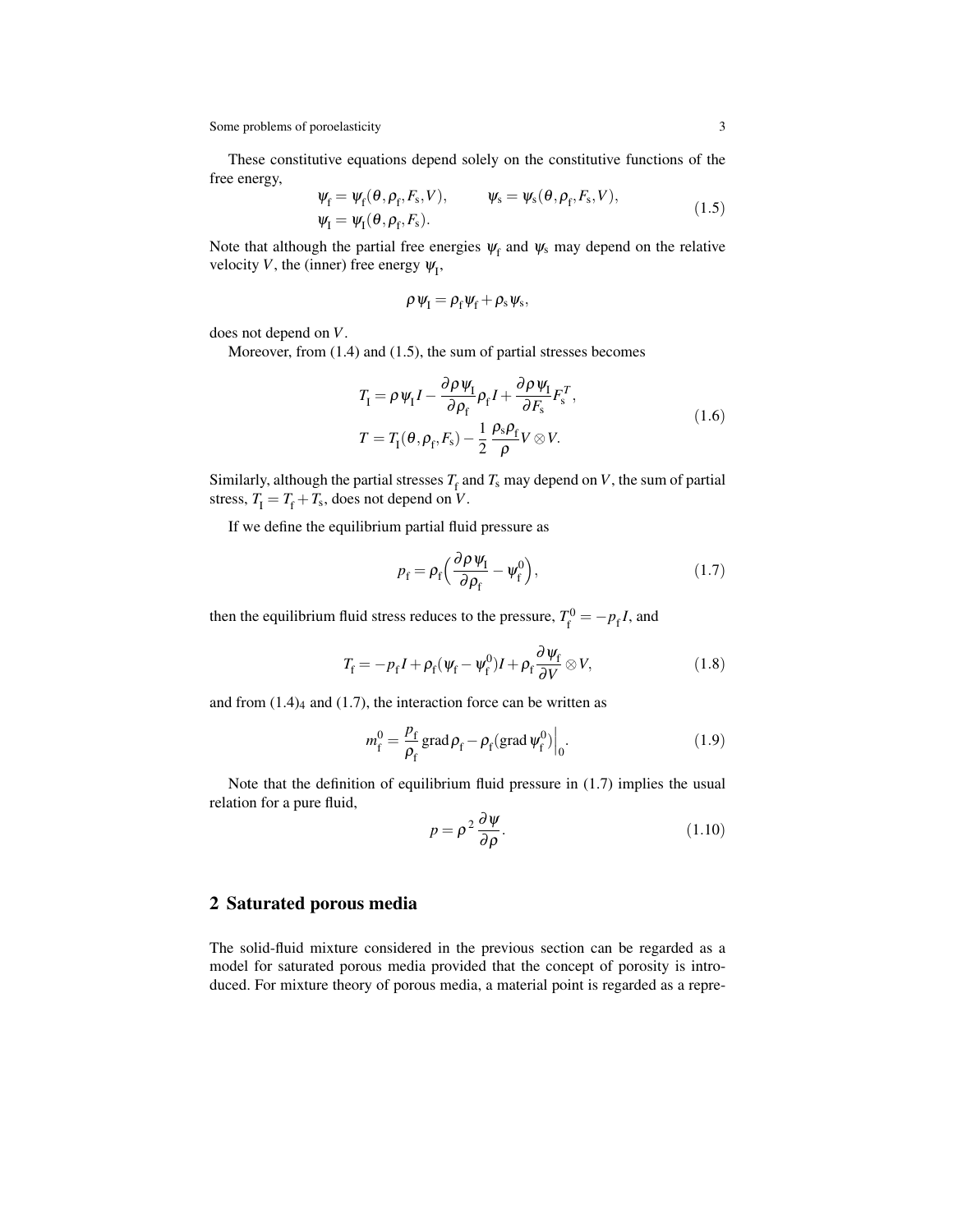sentative volume element *dV* which contains pores through them fluid constituent can flow. Physically, it is assumed that a representative volume element is large enough compare to solid grains (connected or not), yet at the same time small enough compare to the characteristic length of the material body.

Let the volume fraction of pores be denoted by  $\phi$ , then for a saturated porous medium, the volume fractions of the fluid and the solid are

$$
dV_{\rm f} = \phi \, dV, \qquad dV_{\rm s} = (1 - \phi) dV.
$$

Remember that in the mixture theory, the mass densities are defined relative to the mixture volume, so that the fluid and solid mass in the representative volume element are given by

$$
dM_{\rm f} = \rho_{\rm f} dV = d_{\rm f} dV_{\rm f}, \qquad dM_{\rm s} = \rho_{\rm s} dV = d_{\rm s} dV_{\rm s},
$$

and hence,

$$
\rho_{\rm f} = \phi \, d_{\rm f}, \qquad \rho_{\rm s} = (1 - \phi) d_{\rm s}, \tag{2.1}
$$

where  $d_f$  and  $d_s$  are the true mass densities of fluid and solid constituents respectively.

# *2.1 Pore fluid pressure*

We shall also regard the partial fluid pressure  $p_f$  in the mixture theory as the outcome of a "microscopic" pressure acting over the area fraction of surface actually occupied by the fluid in the pore, i.e.,

$$
p_{\rm f} dA = P dA_{\rm f}, \quad \text{hence,} \quad p_{\rm f} = \phi_a P,
$$

where *P* will be called the *pore fluid pressure* and  $\phi_a = dA_f/dA$  is the area fraction of the pores.

In general, the volume fraction  $\phi$  and the area fraction  $\phi_a$  may be different, yet for practical applications, we shall adopt a reasonable assumption that they are the same for simplicity, so that the *pore fluid pressure* is defined as

$$
P = \frac{p_{\rm f}}{\phi}.\tag{2.2}
$$

The pore pressure is an important concept in soil mechanics [3, 7].

Let us write the stresses in the following form,

$$
T_{\rm f} = -\phi P I + \overline{T}_{\rm f},
$$
  
\n
$$
T_{\rm s} = -(1 - \phi) P I + \overline{T}_{\rm s}.
$$
\n(2.3)

We call  $\overline{T}_{\text{f}}$  the *extra fluid stress* and  $\overline{T}_{\text{s}}$  the *effective solid stress*.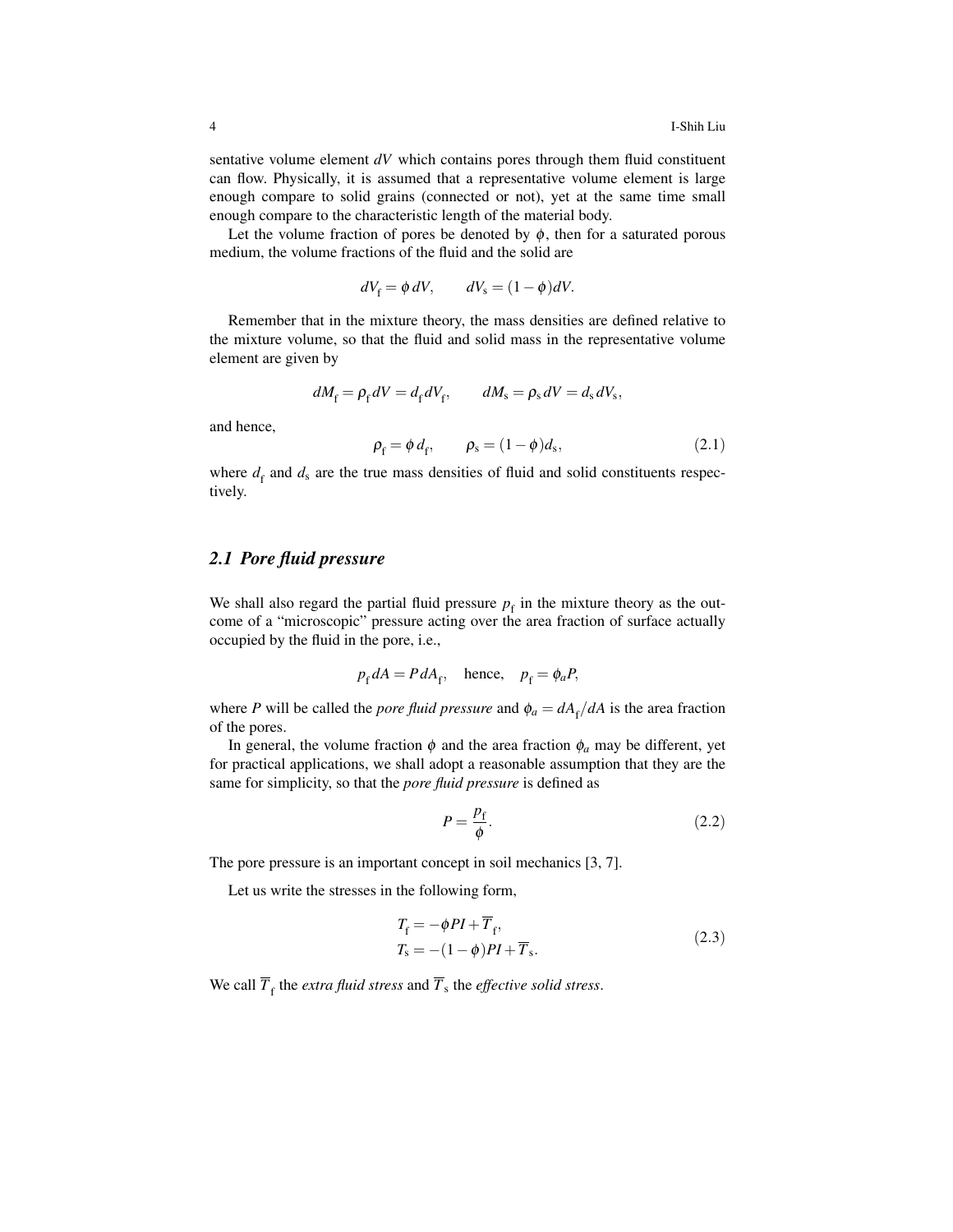# *2.2 Equations of motion*

The equations of motion  $(1.1)_{3,4}$  for the fluid and the solid constituents can now be written as

$$
\begin{aligned}\n\phi d_{\rm f} \tilde{v}_{\rm f} &= -\phi \operatorname{grad} P - P \operatorname{grad} \phi + \operatorname{div} \overline{T}_{\rm f} + m_{\rm f} + \phi d_{\rm f} g, \\
(1 - \phi) d_{\rm s} \tilde{v}_{\rm s} &= -(1 - \phi) \operatorname{grad} P + P \operatorname{grad} \phi + \operatorname{div} \overline{T}_{\rm s} - m_{\rm f} + (1 - \phi) d_{\rm s} g,\n\end{aligned} \tag{2.4}
$$

where the body force is the gravitational force *g*.

On the other hand, from  $(1.9)$ , the interactive force  $m_f$  in equilibrium becomes

$$
m_f^0 = P \operatorname{grad} \phi - \phi r^0, \qquad r^0 = -\frac{P}{d_f} \operatorname{grad} d_f + d_f (\operatorname{grad} \psi_f^0) \Big|_0.
$$
 (2.5)

By canceling out the term  $P$  grad  $\phi$  in (2.4) from the interactive force (2.5) leads to the following equations of motion for porous media,

$$
\phi d_{\hat{f}} \hat{v}_{f} = -\phi \text{ grad} P + \text{div} \overline{T}_{f} + (m_{f} - m_{f}^{0}) - \phi r^{0} + \phi d_{f} g,
$$
  
(1 -  $\phi$ ) $d_{s} \hat{v}_{s} = -(1 - \phi) \text{ grad} P + \text{div} \overline{T}_{s} - (m_{f} - m_{f}^{0}) + \phi r^{0} + (1 - \phi) d_{s} g,$  (2.6)

# *2.3 Linear theory*

Since equilibrium is characterized by the conditions, grad  $\theta = 0$  and  $V = 0$ , in a linear theory, we shall assume that  $|grad \theta|$  and  $|V|$  are small quantities, and that  $o(2)$  stands for higher order terms in these quantities.

From  $(1.8)$  and  $(2.3)$ , the extra fluid stress,

$$
\overline{T}_{\rm f} = \phi d_{\rm f}(\psi_{\rm f} - \psi_{\rm f}^0)I + \phi d_{\rm f} \frac{\partial \psi_{\rm f}}{\partial V} \otimes V \approx o(2),\tag{2.7}
$$

is a second order quantity because the free energy of fluid constituent must be a scalar-valued isotropic function of the vector variable  $(V \cdot V)$ .

Moreover, we can define the resistive force as

$$
r = r^0 - \frac{1}{\phi} (m_{\rm f} - m_{\rm f}^0).
$$

It is the force against the flow of the fluid through the medium. Since the nonequilibrium part of the interactive force,  $(m_f - m_f^0)$  $_{f}^{0}$ ), vanishes in equilibrium, we can represent the resistive force as

$$
r = RV + G \operatorname{grad} \theta + r^0 + o(2). \tag{2.8}
$$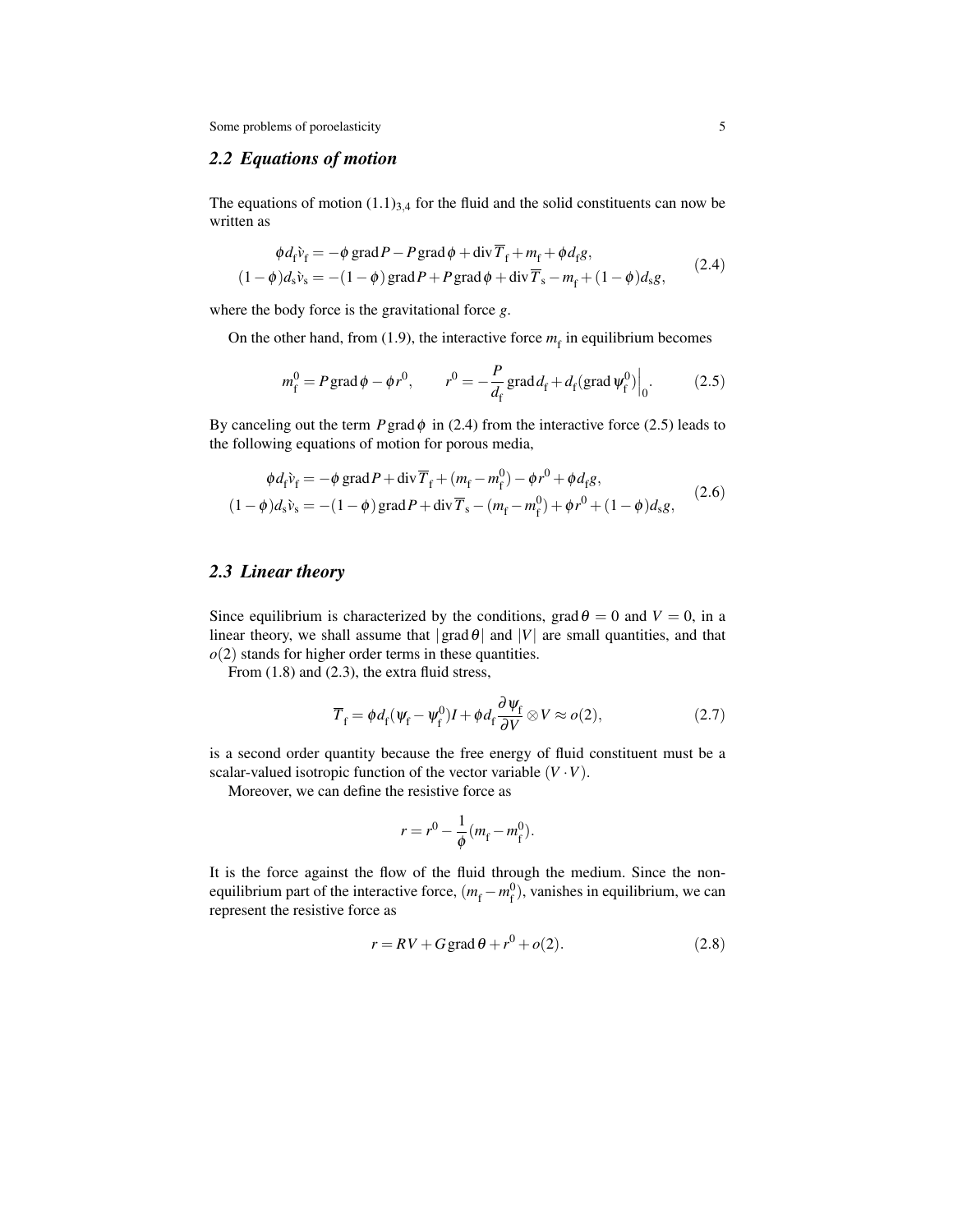The parameter *R* is called the *resistivity tensor*, and its inverse  $R^{-1}$  is called the *permeability tensor*.

#### 2.3.1 Darcy's law, uplift, and effective stress principle

The equations of motion (2.6) in the linear theory becomes

$$
d_{\tilde{\mathbf{r}}} \tilde{\mathbf{v}}_{\tilde{\mathbf{r}}} = -\operatorname{grad} P - r + d_{\tilde{\mathbf{r}}} g,
$$
  

$$
(1 - \phi) d_{\tilde{\mathbf{s}}} \tilde{\mathbf{v}}_{\tilde{\mathbf{s}}} = -(1 - \phi) \operatorname{grad} P + \operatorname{div} \overline{T}_{\tilde{\mathbf{s}}} + \phi r + (1 - \phi) d_{\tilde{\mathbf{s}}} g.
$$
 (2.9)

The equation  $(2.9)$ <sub>1</sub> for the motion of the fluid is a generalized Darcy's law. Indeed, for stationary case, and only  $r = RV$  is taken into account from (2.8), it reduces to the classical Darcy's law,

$$
v_{\rm f} - v_{\rm s} = -R^{-1}(\text{grad}\,P - d_{\rm f}g).
$$

We can obtain an interesting equation for the solid constituent if we multiply the equation (2.9)<sub>1</sub> by  $(1 - \phi)$  and subtract it from the equation (2.9)<sub>2</sub>,

$$
(1 - \phi)d_s\hat{v}_s - \text{div}\,\overline{T}_s = r + (1 - \phi)(d_s - d_f)g + (1 - \phi)d_f\hat{v}_f.
$$
 (2.10)

From this equation, we notice that the effective stress is not affected by the pore fluid pressure — this is known as the *effective stress principle* in soil mechanics (see [3]).

Note that there are three terms of forces on the right-hand side of the equation  $(2.10)$ . The first one is the usual resistive force  $r$  of diffusive motion. The second term,  $(1 - \phi)(d_s - d_f)g$ , is the weight of solid reduced by the uplift (or buoyancy) from the fluid corresponding to the principle of Archimedes. The importance of uplift in soil structures had been one of the major concern in the development of soil mechanics (see [2]).

The third term,  $(1 - \phi)d_f v_f$ , is the inertia force against the displacement of fluid in the motion of the solid through it. In the theory of Biot (see [11]), the relative acceleration was introduced as a part of interactive force between solid and fluid constituents to account for the apparent added mass effect he expected in the diffusive processes. The inertia force considered here seems to correspond to such an effect. However, from the derivation above, it is clear that it is not a part of interactive force, since there is no inertia effect on the motion of fluid  $(2.9)_1$ .

### 3 Problems in poroelasticity

Hereafter we shall restrict our attention to mechanical problems (isothermal case) of the theory of elastic porous media, also known as poroelasticity. The governing equations are based on the balance equations of partial mass  $(1.1)_{1,2}$  and partial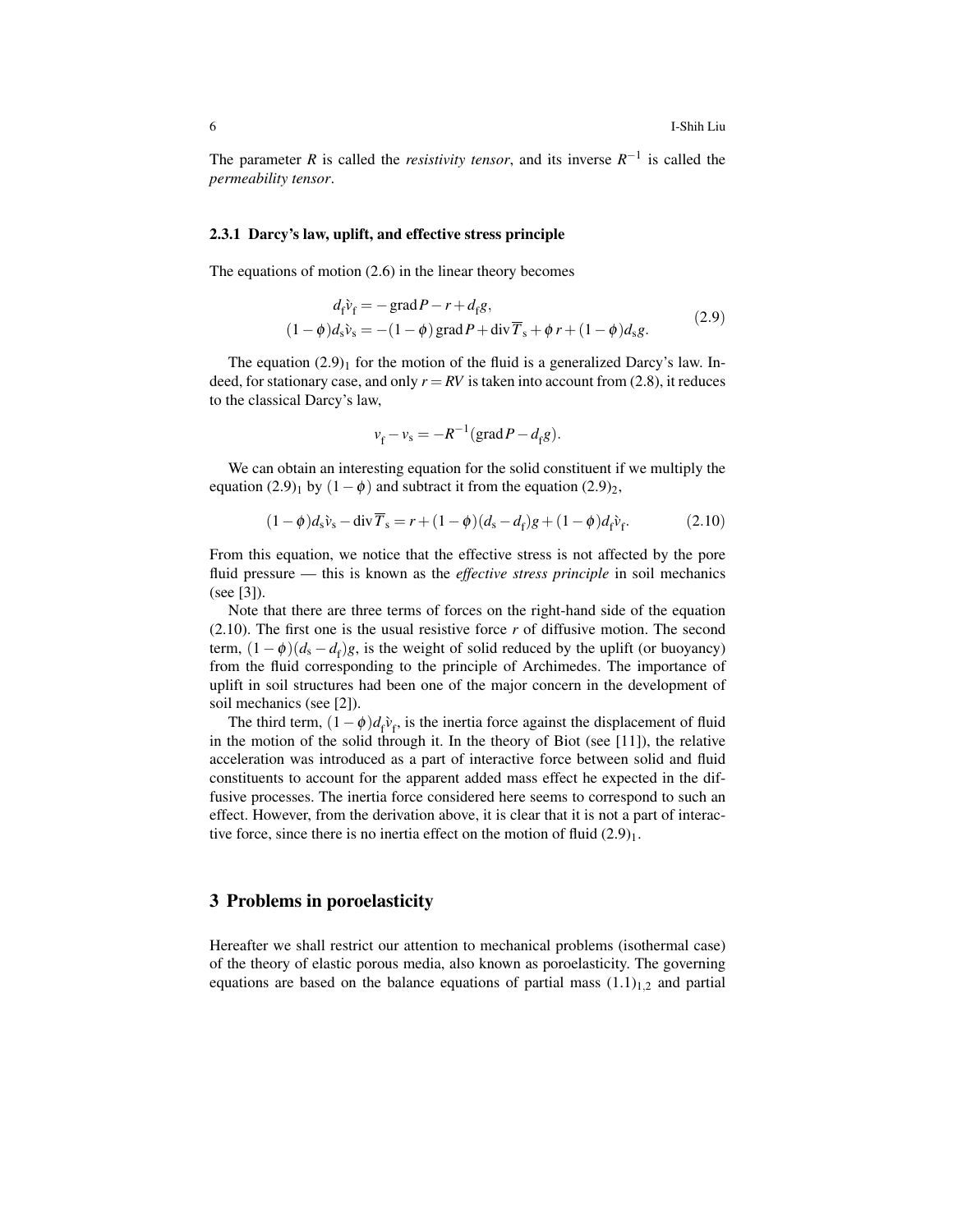momentum of fluid and solid constituents  $(2.9)$ , :

$$
\begin{cases}\n(\phi d_{\rm f}) + \phi d_{\rm f} \operatorname{div} v_{\rm f} = 0, \\
((1 - \phi) d_{\rm s}) + (1 - \phi) d_{\rm s} \operatorname{div} v_{\rm s} = 0, \\
\phi d_{\rm f} \tilde{v}_{\rm f} + \phi \operatorname{grad} P - \operatorname{div} \overline{T}_{\rm f} + \phi r = \phi d_{\rm f} g, \\
(1 - \phi) d_{\rm s} \tilde{v}_{\rm s} + (1 - \phi) \operatorname{grad} P - \operatorname{div} \overline{T}_{\rm s} - \phi r = (1 - \phi) d_{\rm s} g.\n\end{cases}
$$
\n(3.1)

For this system of equations, from  $(2.3)$ ,  $(2.5)$ ,  $(2.7)$ , and  $(2.8)$ , we have the following constitutive relations:

$$
\overline{T}_{\rm f} = \phi d_{\rm f} (\psi_{\rm f} - \psi_{\rm f}^0) I + \phi d_{\rm f} \frac{\partial \psi_{\rm f}}{\partial V} \otimes V \approx o(2),
$$
  
\n
$$
\overline{T}_{\rm s} = T_{\rm I} + PI - \overline{T}_{\rm f} = T_{\rm I} + PI + o(2),
$$
  
\n
$$
r = RV - \frac{P}{d_{\rm f}} \text{grad} d_{\rm f} + d_{\rm f} (\text{grad } \psi_{\rm f}^0) + o(2).
$$
\n(3.2)

where  $o(2)$  stands for higher order terms in  $|V|$ , and

$$
\psi_f = \psi_f(\phi, d_f, F_s, V), \qquad P = P(\phi, d_f, F_s), \qquad T_I = T_I(\phi, d_f, F_s).
$$

# *3.1 Some models of porous media*

The governing system (3.1) consists of two scalar and two vector equations, while besides the two vector variables of the motions of fluid and solid constituents, there are three scalar variables, namely, the two true densities,  $d_f$  and  $d_s$ , and the porosity  $\phi$ . Therefore, the system is under-determinate, namely, there are less number of equations than the number of independent variables.

Porosity is a microstructural variable of the porous media. To deal with this additional variable, without postulating an additional (evolution or balance) equation for porosity, as proposed in some mixture theories in the literature ([10, 12]), there remain some possibilities to formulate deterministic theories from the present theory of porous media. We may consider following models:

1. Firstly, we can regard the porosity as a constitutive quantity, given by a constitutive relation.

Independent variables:  $(d_f, d_s, \mathcal{X}_f, \mathcal{X}_s)$ .

Constitutive variables:

$$
P = P(d_{\rm f}, F_{\rm s}), \qquad \phi = \phi(d_{\rm f}, F_{\rm s}), \qquad r = r(d_{\rm f}, F_{\rm s}, V),
$$
  

$$
\overline{T}_{\rm f} = \overline{T}_{\rm f}(d_{\rm f}, F_{\rm s}, V), \qquad \overline{T}_{\rm s} = \overline{T}_{\rm s}(d_{\rm f}, F_{\rm s}, V).
$$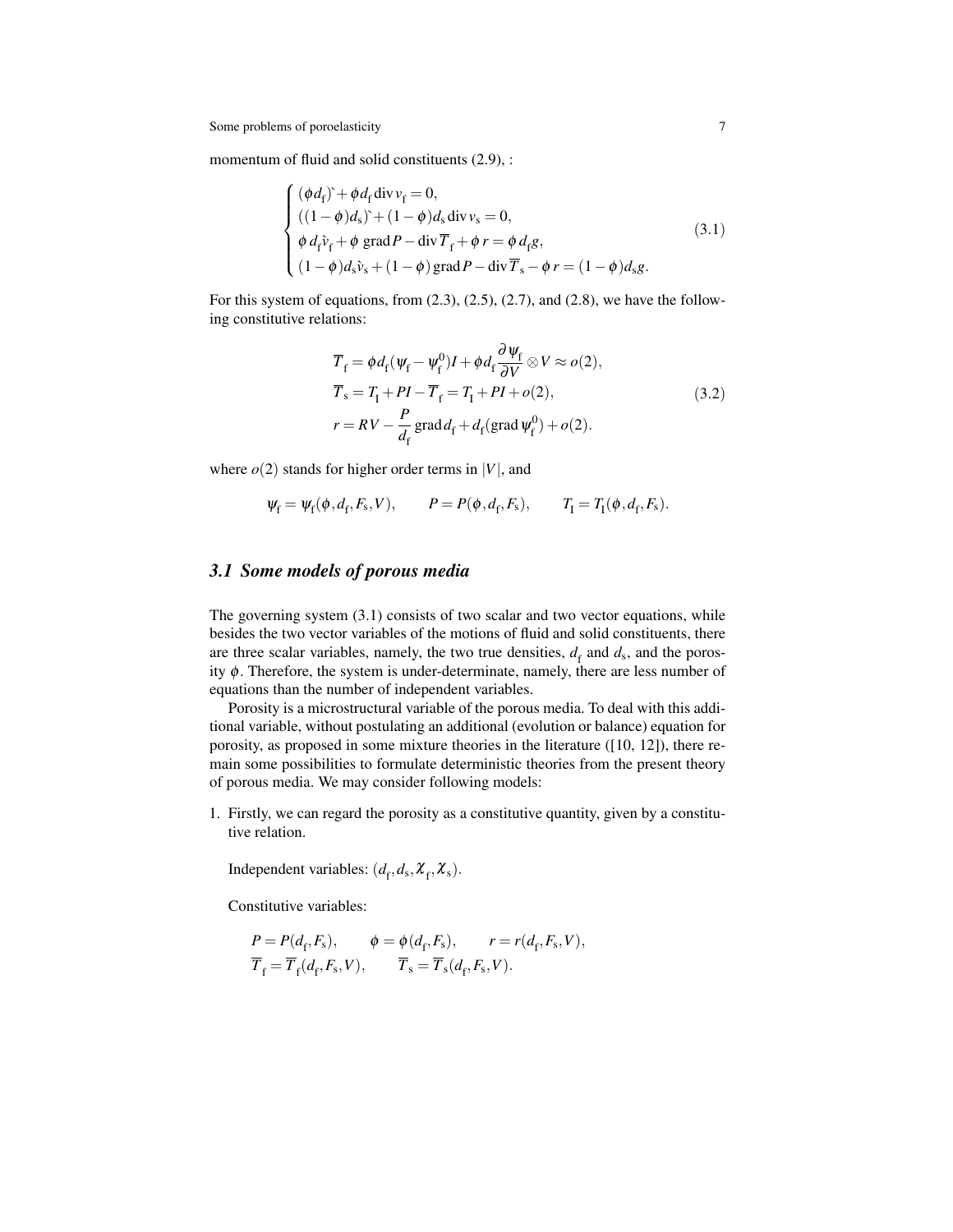Secondly, we can make some assumption of incompressibility of solid or fluid constituent to reduce the number of scalar variables.

2. Incompressible solid constituent: constant *d*<sup>s</sup> .

Independent variables:  $(\phi, d_f, \mathcal{X}_f, \mathcal{X}_s)$ .

Constitutive variables:

$$
P = P(\phi, d_{\rm f}, F_{\rm s}), \qquad r = r(\phi, d_{\rm f}, F_{\rm s}, V),
$$
  
\n
$$
\overline{T}_{\rm f} = \overline{T}_{\rm f}(\phi, d_{\rm f}, F_{\rm s}, V), \qquad \overline{T}_{\rm s} = \overline{T}_{\rm s}(\phi, d_{\rm f}, F_{\rm s}, V).
$$

3. Incompressible fluid constituent: constant  $d_f$ .

Independent variables:  $(\phi, d_s, \mathcal{X}_f, \mathcal{X}_s)$ .

Constitutive variables:

$$
P = P(\phi, F_s), \qquad r = r(\phi, F_s, V),
$$
  
\n
$$
\overline{T}_f = \overline{T}_f(\phi, F_s, V), \qquad \overline{T}_s = \overline{T}_s(\phi, F_s, V).
$$

4. Incompressible porous medium: constant  $d_s$  and  $d_f$ .

Note that even composed with incompressible constituents, the porous body is not necessarily incompressible because the porosity may vary. Moreover, we can regard the pore pressure *P* as an indeterminate pressure so that the system is deterministic.

Independent variables:  $(\phi, P, \mathcal{X}_f, \mathcal{X}_s)$ .

Constitutive variables:

$$
\overline{T}_{\rm f} = \overline{T}_{\rm f}(\phi, F_{\rm s}, V), \qquad \overline{T}_{\rm s} = \overline{T}_{\rm s}(\phi, F_{\rm s}, V) \qquad r = r(\phi, F_{\rm s}, V).
$$

### *3.2 Boundary conditions*

Regarding the boundary as a singular surface between the porous body and the external medium, we have the following jump conditions for the mixture as a single body,

$$
[\rho(v - u^*)] \cdot n = 0,
$$
  

$$
[\rho v \otimes (v - u^*) - T]n = 0,
$$
 (3.3)

where  $u^*$  is the surface velocity of the boundary.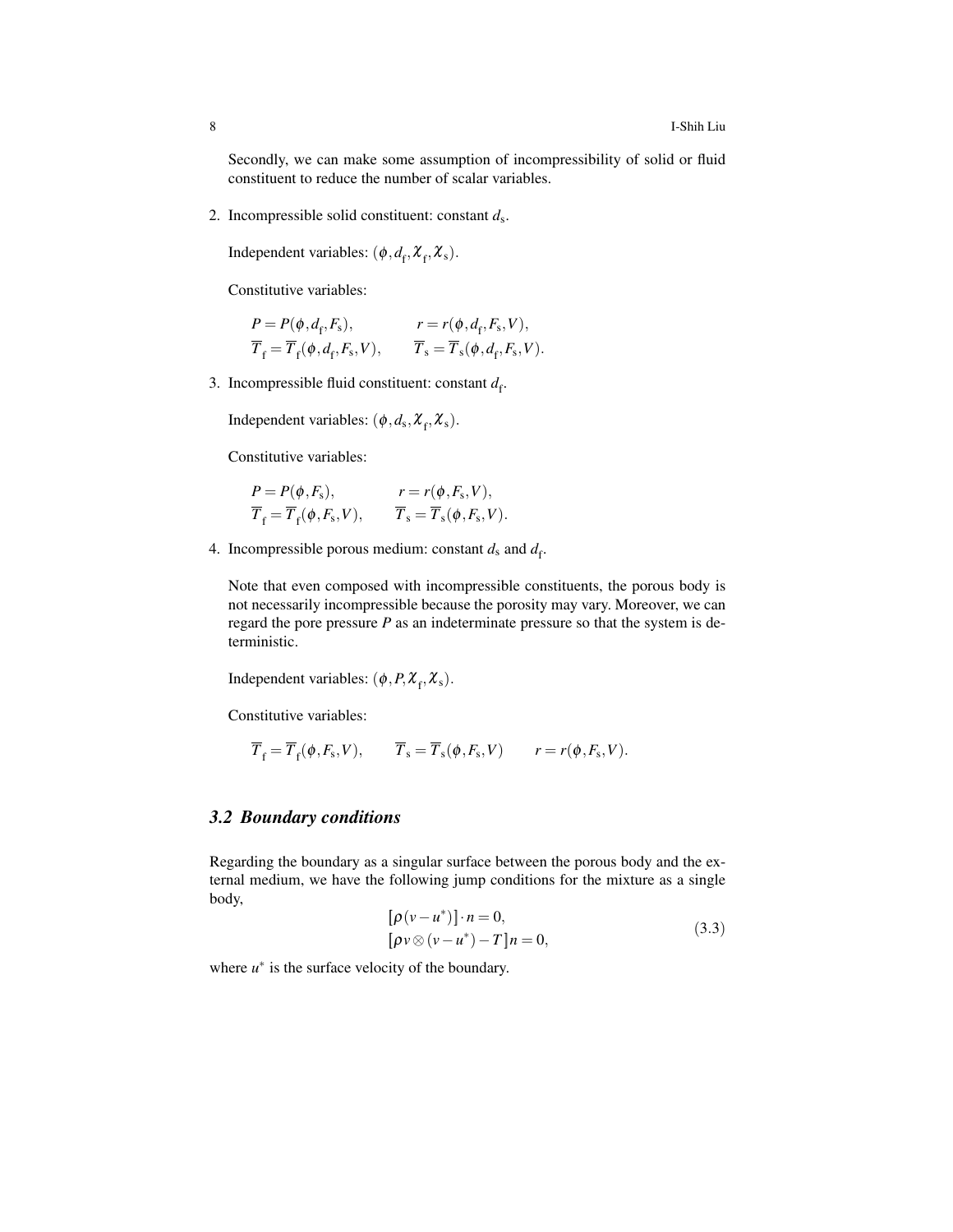Therefore, at the boundary of a solid-fluid mixture body, we have  $v_s = u^*$  and the jump conditions (3.3) becomes,

$$
\[\rho_f V\] \cdot n = 0,\n\left[ v \otimes \rho_f V - (T_f + T_s) + \frac{1}{2} \frac{\rho_f \rho_s}{\rho} V \otimes V \right] n = 0,
$$
\n(3.4)

Furthermore, the boundary of a porous body can also be regarded as a semipermeable singular surface for the fluid constituent, in other words, the fluid can flow across the boundary and the solid cannot. In a semipermeable boundary, it has been proved that the jump condition of energy is given by (see [6]),

$$
\left[\!\!\left[\mu_{\rm f}+\tfrac{1}{2}V^2-V\cdot\frac{\partial\psi_{\rm f}}{\partial V}\right]\!\!\right]=0,
$$

where  $\mu_f = \frac{\partial \rho \psi_I}{\partial \rho}$  $\frac{\partial \rho}{\partial \rho_f}$  is the fluid chemical potential. From (1.7),  $p_f = \rho_f (\mu_f - \phi_f^0)$  $_{f}^{0}),$  it implies the jump condition for the pore fluid pressure in a porous body,

$$
[P] + d_{\rm f} \left[ \psi_{\rm f}^0 + \frac{1}{2} V^2 - V \cdot \frac{\partial \psi_{\rm f}}{\partial V} \right] = 0. \tag{3.5}
$$

Based on the above jump conditions, we can formulate the boundary condition for the system of partial differential equations. For well-posedness of the problem, two boundary conditions are needed at any point on the boundary, in addition to the proper initial conditions. There are two type of boundary conditions, namely, prescription of the motion of the boundary or the force acting on the free boundary described in the following, where the subindex w denotes the corresponding prescribed value at the exterior side of the boundary.

#### 3.2.1 Dirichlet conditions

These are displacement (velocity) boundary conditions. From  $(3.4)<sub>1</sub>$ , one can prescribe the solid displacement  $u_w$  and the fluid mass flow  $m_w$ ,

$$
u_{\rm s} = u_{\rm w}, \qquad \phi \, d_{\rm f}(v_{\rm f} - v_{\rm s}) \cdot n = m_{\rm w},
$$

where  $u_s$  is the displacement vector of the solid constituent.

#### 3.2.2 Neumann conditions

Traction boundary conditions must be prescribed according to the relations  $(3.4)_2$ and (3.5). Provided that the fluid mass flux is small enough, one can prescribe the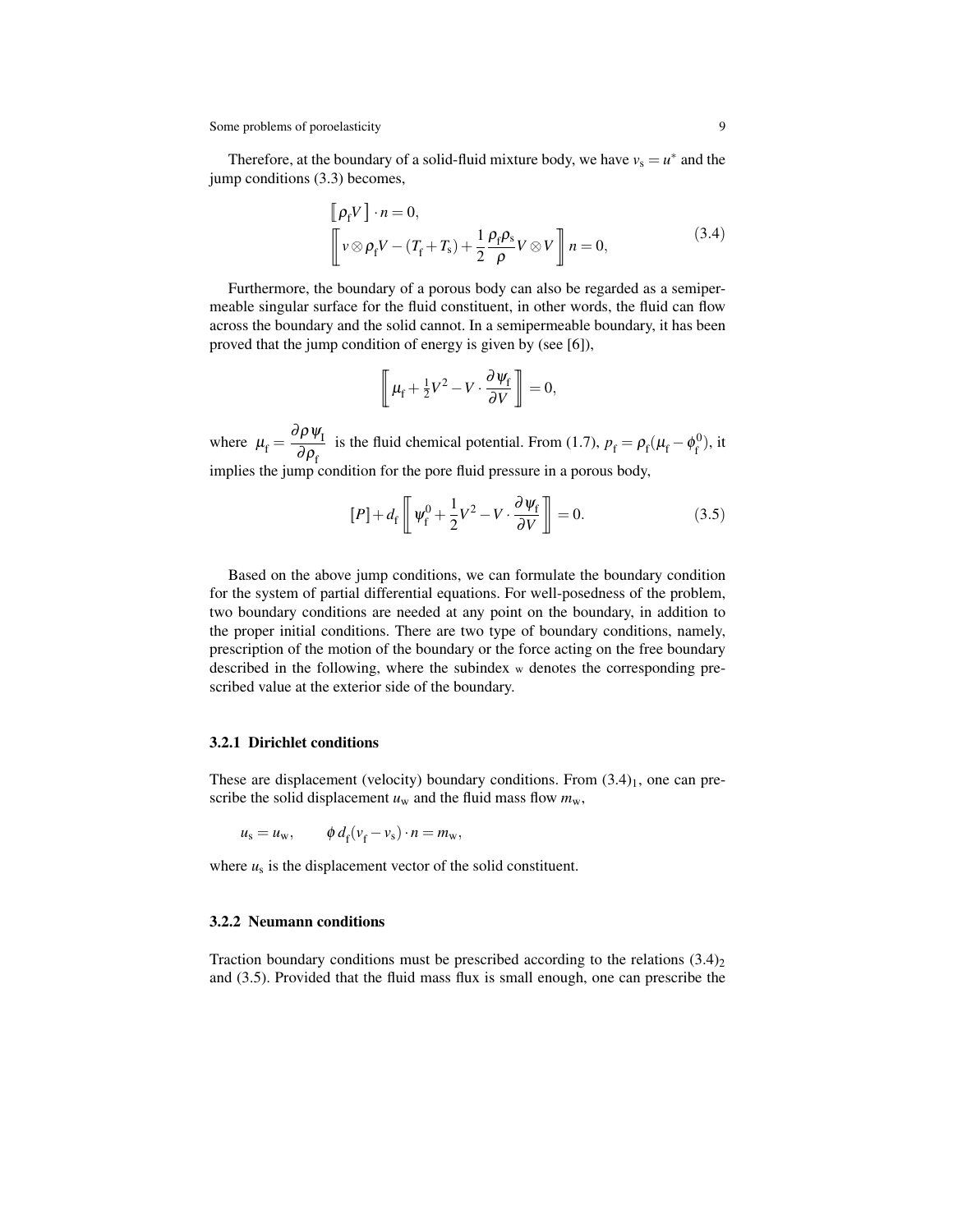10 I-Shih Liu

total surface traction *t*w,

$$
T n = (T_{\rm s} + T_{\rm f}) n = t_{\rm w}.
$$

If in addition, the equilibrium free energy  $\psi_{\mathrm{f}}^{0}$  $\frac{d}{f}$  is a function of  $d_f$  only, then the second condition implies the continuity of the pore pressure across the boundary,

$$
Pn=p_{\rm w}n,
$$

where  $p_w$  is the pressure of the adjacent fluid acting on the boundary.

#### 3.2.3 Remarks on boundary conditions on a free boundary

Since there are two equations of motion in the systems of governing equations, for a free boundary, two traction boundary conditions are needed. However, unlike the continuity of total traction, the continuity of pore pressure has been mostly ignored in the literature, and an additional boundary condition is often postulated for the closure of the problem.

It is proposed by Rajagobal [9] a "method of splitting the total traction" into parts acting on the fluid and the solid constituents according to the proportion of volume fraction (or surface fraction more exactly). Therefore, suppose that the boundary separates the porous body and the external fluid with pressure  $p_w$ , then the method requires that

$$
T_{\rm f} n \approx -p_{\rm f} n = -\frac{\rho_{\rm f}}{d_{\rm f}} p_{\rm w} n.
$$

Since the pore fluid pressure is defined as  $P = p_f / \phi$  and  $\rho_f = \phi d_f$ , the proposed splitting method is consistent with the the continuity of pore fluid pressure at the semipermeable surface.

Another condition was suggested by Deresiewicz [4, 11]; in which an interfacial version of Darcy's law simulates the fluid flow across the boundary,

$$
\rho_{\rm f}(\nu_{\rm f}-\nu_{\rm s})\cdot n=\alpha\Big(p_{\rm f}-\frac{\rho_{\rm f}}{d_{\rm f}}p_{\rm w}\Big),
$$

where  $\alpha$  is referred to as the interface permeability. For  $\alpha = 0$  the condition reduces to  $v_f = v_s$ , i.e., the boundary is impermeable, while for  $\alpha = \infty$ , it reduces to the continuity of pore fluid pressure. For the value in between, the boundary is not an ideal singular surface as proposed in the usual mixture theories, instead, the interface has its physical property. To include such an effect, a more sophisticated mixture theory containing interfacial membrane must be considered. Such a theory is beyond the present consideration. However, with of the jump condition (3.5), which relates the mass flux and the pore pressure across the boundary, it seems that the postulate of an additional condition, such as Deresiewicz condition, is superfluous in the framework of the usual mixture theories of porous media.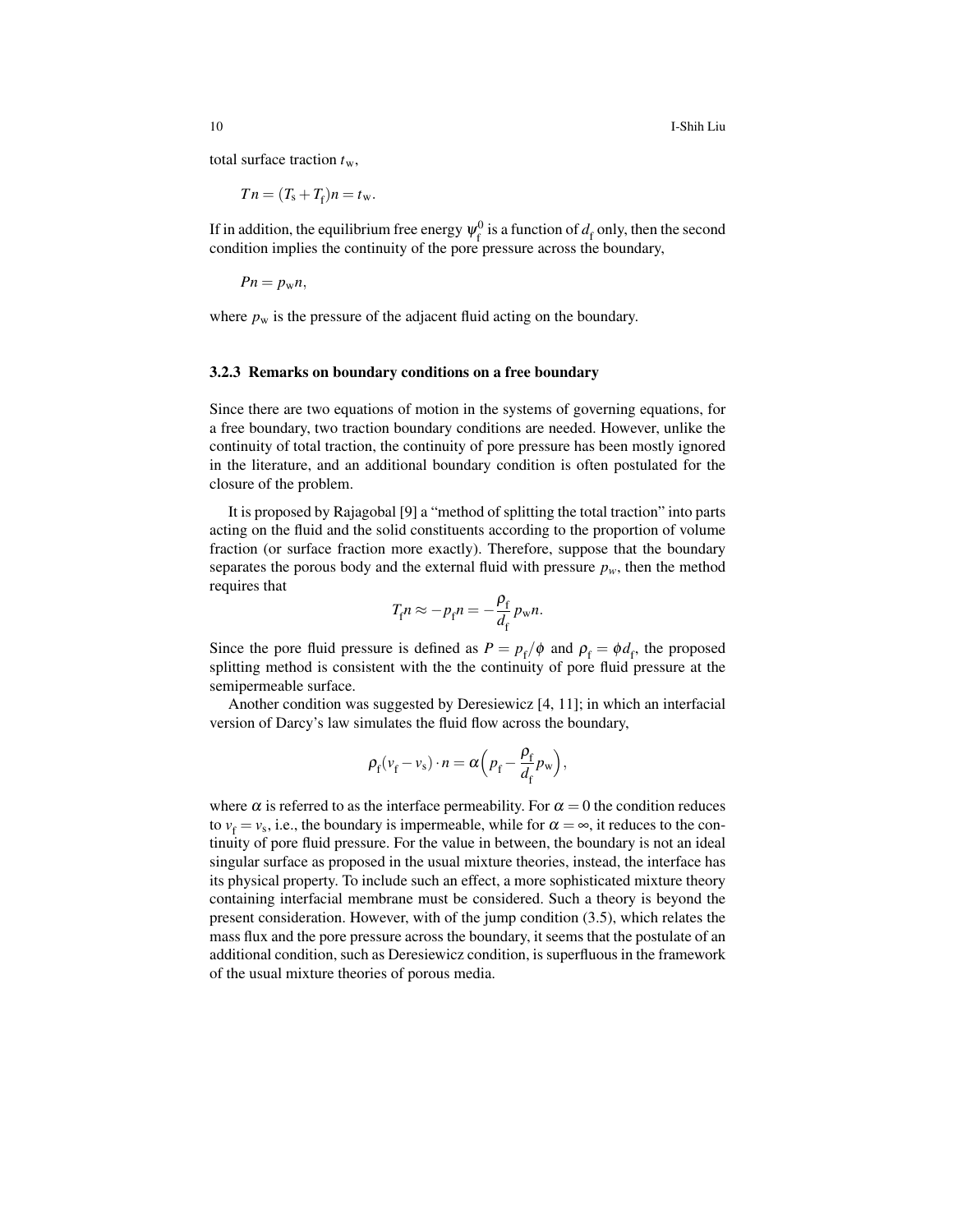# 4 Acceleration waves

It is known in a theory of binary fluid mixture, there are two longitudinal waves, usually referred to as the first and the second sound (see [10] Appendix 5B). For porous media, the existence of two longitudinal waves, referred to as P1 and P2 waves, was predicted in Biot's theory [11]. From this observation, mathematically, the existence of two longitudinal wave in a well formulated theory of two component system seems beyond doubt in general. Nevertheless, the non-existence of second longitudinal wave in incompressible porous media has been pointed out in the literature (see [11]). Therefore, we would like to consider wave propagations in the porous models formulated from the present theory under some incompressibility assumption and show that indeed, in the model with both incompressible solid and fluid constituents, the second longitudinal wave does not exist. In other models with only one incompressible constituent two longitudinal waves may exist in general.

# *4.1 Wave front propagation*

A propagating wave can be regarded as a moving singular surface through a material region, across which some physical quantities may suffer jump discontinuity. Let

$$
[A] = A^- - A^+,
$$

be the jump of the quantity *A*, where *A* <sup>−</sup> and *A* <sup>+</sup> denote its limiting value ahead and behind of the surface respectively. Let *n* be the unit normal vector pointing in the propagating direction and *U* be the normal speed of the moving singular surface in the present configuration.

According to Hadamard lemma, if  $[A] = 0$ , we have the following geometric and kinematic compatibility conditions:

$$
[\text{grad}A] = [\text{grad}A \cdot n]n, \qquad \left[\frac{\partial A}{\partial t}\right] = -U[\text{grad}A \cdot n]. \tag{4.6}
$$

We shall consider a wave front propagating into a homogeneous region of porous body in equilibrium, in which  $v_f = v_s = 0$ . For a weak discontinuity wave, i.e., on the singular surface, we assume that

$$
\begin{aligned} \begin{bmatrix} v_{\rm f} \end{bmatrix} &= 0, &\quad [v_{\rm s}] &= 0, &\quad [F_{\rm s}] &= 0, \\ \begin{bmatrix} d_{\rm f} \end{bmatrix} &= 0, &\quad [d_{\rm s}] &= 0, &\quad [\phi] &= 0, \end{aligned}
$$

and let

$$
a_{\rm f} = \left[\!\begin{array}{c} \frac{\partial v_{\rm f}}{\partial t} \end{array}\!\right], \quad a_{\rm s} = \left[\!\begin{array}{c} \frac{\partial v_{\rm s}}{\partial t} \end{array}\!\right], \quad \delta_{\rm f} = \left[\!\begin{array}{c} \frac{\partial d_{\rm f}}{\partial t} \end{array}\!\right], \quad \delta_{\rm s} = \left[\!\begin{array}{c} \frac{\partial d_{\rm s}}{\partial t} \end{array}\!\right], \quad \varphi = \left[\!\begin{array}{c} \frac{\partial \phi}{\partial t} \end{array}\!\right].
$$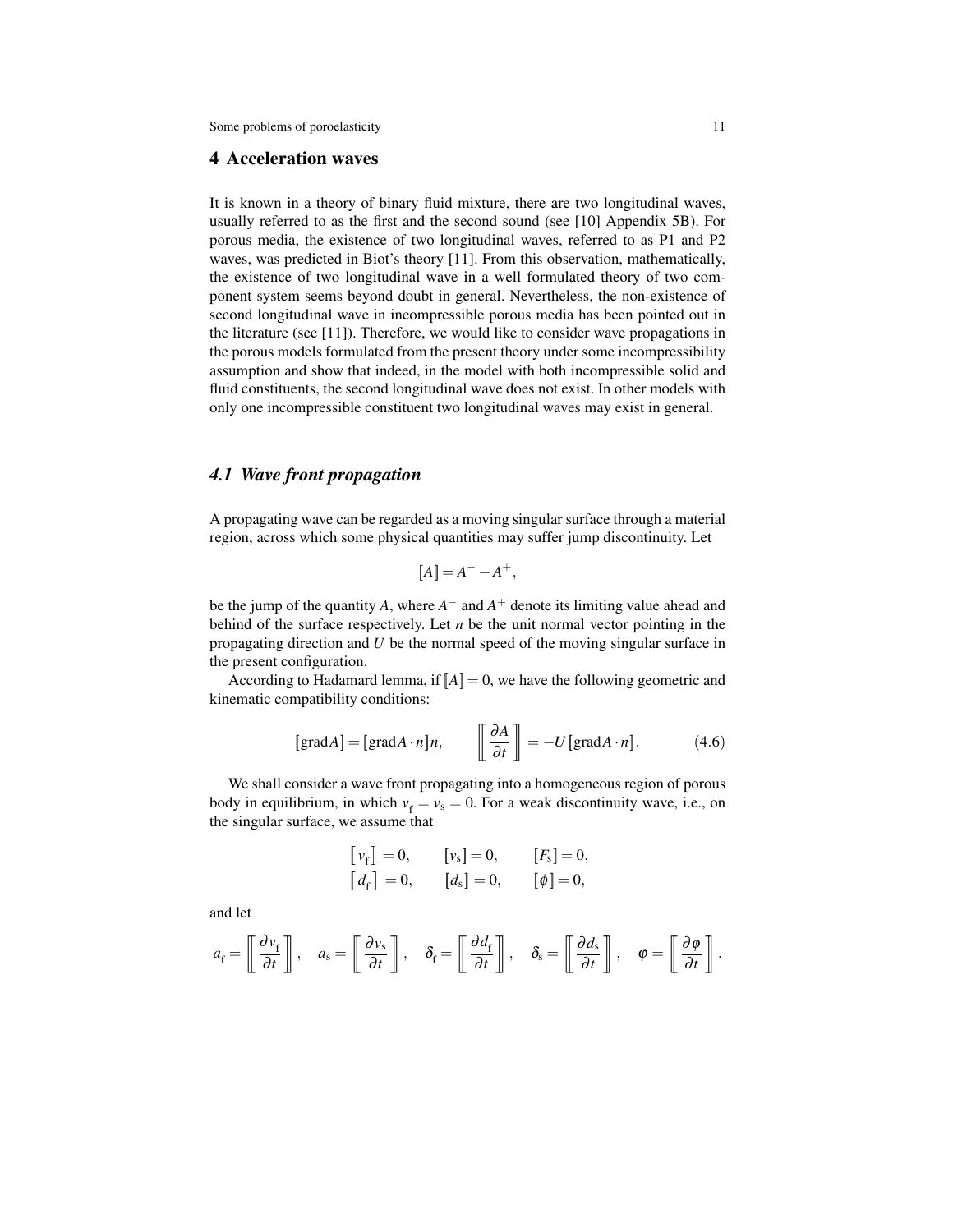The amplitude vectors  $a_f$  and  $a_s$  are the jumps of acceleration of fluid and solid constituents and such a weak wave is called an acceleration wave.

By repeated use of the compatibility conditions (4.6), the following jump conditions at the wave front hold:

$$
\begin{aligned}\n\left[\operatorname{grad} \nu_{\mathrm{f}}\right] &= -\frac{1}{U} a_{\mathrm{f}} \otimes n, & \left[\operatorname{grad} \nu_{\mathrm{s}}\right] &= -\frac{1}{U} a_{\mathrm{s}} \otimes n, \\
\left[\operatorname{grad} d_{\mathrm{f}}\right] &= -\frac{1}{U} \delta_{\mathrm{f}} n, & \left[\operatorname{grad} d_{\mathrm{s}}\right] &= -\frac{1}{U} \delta_{\mathrm{s}} n, \\
\left[\operatorname{grad} \phi\right] &= -\frac{1}{U} \phi n, & \left[\operatorname{grad} F_{\mathrm{s}}\right] &= \frac{1}{U^2} a_{\mathrm{s}} \otimes F^T n \otimes n.\n\end{aligned} \tag{4.7}
$$

Since the relative velocity  $V = v_f - v_s = 0$  vanishes at the wave front, we can replace the equations of motion in  $(3.1)_{3,4}$  by the equations  $(2.9)_1$  and  $(2.10)$  of the linear theory,

$$
d_{\rm f} \tilde{v}_{\rm f} = -\text{grad}\,P - r + d_{\rm f}g, (1 - \phi)(d_{\rm s} \tilde{v}_{\rm s} - d_{\rm f} \tilde{v}_{\rm f}) = \text{div}\,\overline{T}_{\rm s} + r + (1 - \phi)(d_{\rm s} - d_{\rm f})g,
$$
(4.8)

in the systems of the governing equations, without loss of generality.

# *4.2 Porous media with incompressible solid constituent*

We consider the porous media model of incompressible solid constituent  $(d_s =$ constant) governed by the system (3.1). With the following abbreviations for partial derivatives,

$$
P_A = \frac{\partial P}{\partial A}, \qquad H_A = \frac{\partial \overline{T}_s}{\partial A},
$$

and

$$
r = RV - \frac{P}{d_f} \operatorname{grad} d_f + d_f \operatorname{grad} \psi_f^0 = RV + R_{d_f} \operatorname{grad} d_f + R_{\phi} \operatorname{grad} \phi + R_{F_s} \cdot \operatorname{grad} F_s,
$$

the jumps of the governing equations at the wave front become

$$
Ud_{f} \varphi + U\phi \delta_{f} - \phi d_{f}(a_{f} \cdot n) = 0,
$$
  
\n
$$
U \varphi + (1 - \phi)(a_{s} \cdot n) = 0,
$$
  
\n
$$
U^{2}d_{f}a_{f} - U(P_{\phi} + R_{\phi})\varphi n - U(P_{d_{f}} + R_{d_{f}})\delta_{f}n + ((R_{F_{s}} + P_{F_{s}}) \cdot a_{s} \otimes F_{s}^{T}n)n = 0,
$$
  
\n
$$
U^{2}(1 - \phi)(d_{s}a_{s} - d_{f}a_{f}) + U(R_{\phi}I + H_{\phi})\varphi n + U(R_{d_{f}}I + H_{d_{f}})\delta_{f}n - ((I \otimes R_{F_{s}} + H_{F_{s}}) \cdot a_{s} \otimes F_{s}^{T}n)n = 0.
$$

For clarity, the last two equations in (Cartesian) component forms are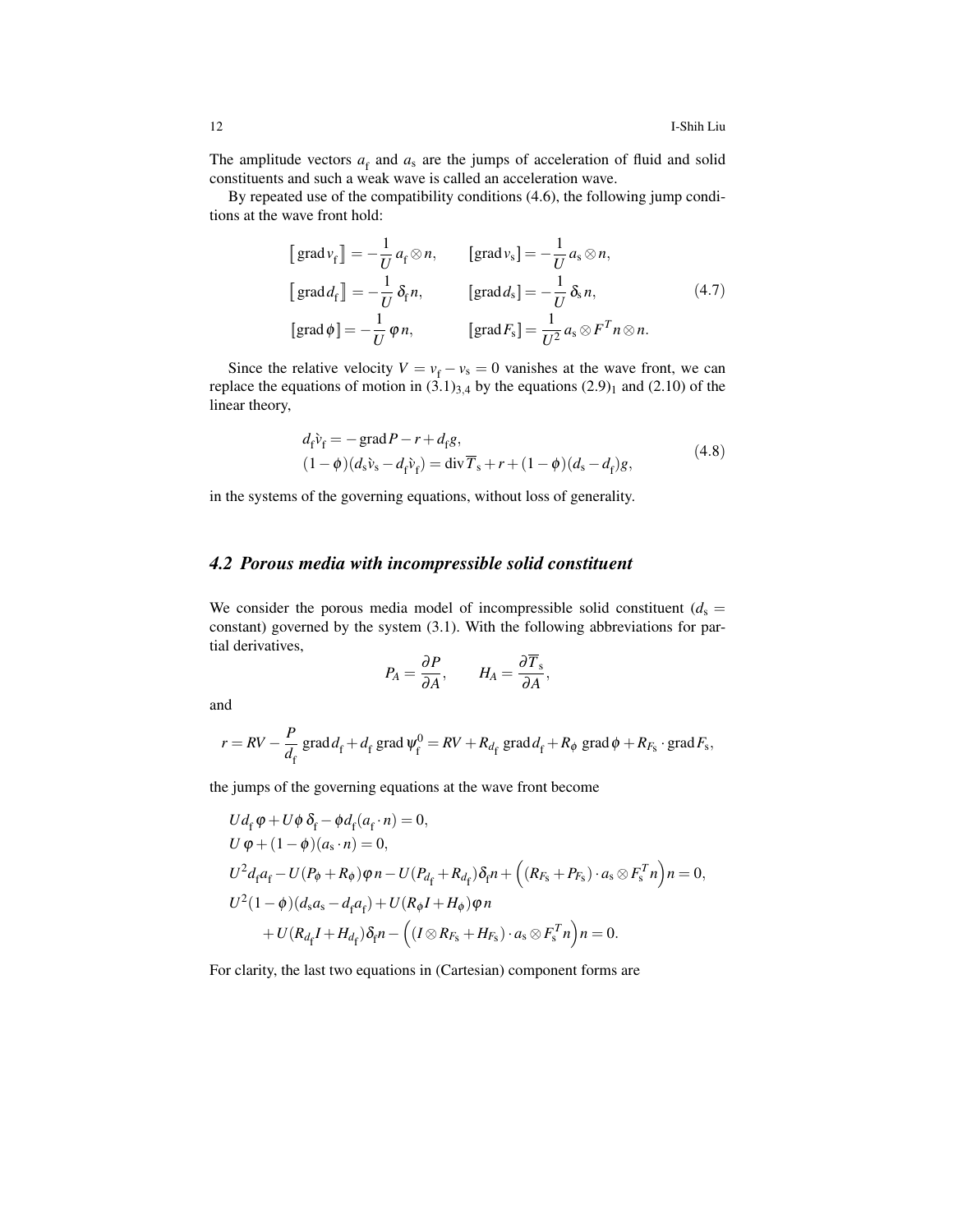$$
U^{2} d_{f} a_{f}^{i} - U(P_{\phi} + R_{\phi}) \varphi n_{i} - U(P_{d_{f}} + R_{d_{f}}) \delta_{f} n_{i} + ((R_{F_{S}} + P_{F_{S}})_{ka} a_{S}^{k} F_{S}^{ja} n_{j}) n_{i} = 0,
$$
  

$$
U^{2} (1 - \phi) (d_{S} a_{S}^{i} - d_{f} a_{f}^{i}) + U(R_{\phi} I + H_{\phi})_{ij} \varphi n_{j}
$$

$$
+ U(R_{d_{f}} I + H_{d_{f}})_{ij} \delta_{f} n_{j} - ((\delta_{ij} (R_{F_{S}})_{ka} + (H_{F_{S}})_{ijka}) a_{S}^{k} F_{S}^{la} n_{l}) n_{j} = 0.
$$

If we define

$$
\widehat{H}_{ik} = (R_{F_S} + P_{F_S})_{ka} F_s^{ja} n_j n_i, \qquad \widehat{Q}_{ik} = (\delta_{ij} (R_{F_S})_{ka} + (H_{F_S})_{ijka}) F_s^{la} n_i n_j, \qquad (4.9)
$$

then the system can be written as

$$
Ud_{\rm f} \varphi + U\phi \delta_{\rm f} - \phi d_{\rm f}(a_{\rm f} \cdot n) = 0,
$$
  
\n
$$
U \varphi + (1 - \phi)(a_{\rm s} \cdot n) = 0,
$$
  
\n
$$
U(P_{\phi} + R_{\phi})\varphi n + U(P_{d_{\rm f}} + R_{d_{\rm f}})\delta_{\rm f}n - U^2 d_{\rm f}a_{\rm f} - \widehat{\Pi} a_{\rm s} = 0,
$$
  
\n
$$
U(R_{\phi}I + H_{\phi})\varphi n + U(R_{d_{\rm f}}I + H_{d_{\rm f}})\delta_{\rm f}n - U^2(1 - \phi)(d_{\rm f}a_{\rm f} - d_{\rm s}a_{\rm s}) - \widehat{Q}a_{\rm s} = 0.
$$
\n(4.10)

#### 4.2.1 Longitudinal acceleration waves

For longitudinal waves, let

$$
a_{\rm f} = \hat{a}_{\rm f} n, \qquad a_{\rm s} = \hat{a}_{\rm s} n,
$$

i.e., the amplitude vectors of accelerations of fluid and solid constituents are in the direction of the propagation direction, and let

$$
\widehat{P}_{\phi} = P_{\phi} + R_{\phi}, \quad \widehat{P}_{d_{\rm f}} = P_{d_{\rm f}} + R_{d_{\rm f}}, \quad \widehat{H}_{\phi} = R_{\phi} + n \cdot H_{\phi} n, \quad \widehat{H}_{d_{\rm f}} = R_{d_{\rm f}} + n \cdot H_{d_{\rm f}} n.
$$

The system (4.10) then can be written as

$$
\begin{bmatrix} Ud_{\rm f} & U\phi & -\phi d_{\rm f} & 0 \\ U & 0 & 0 & (1-\phi) \\ U\hat{P}_{\phi} & U\hat{P}_{d_{\rm f}} & -U^2d_{\rm f} & -n\cdot\hat{\Pi}n \\ U\hat{H}_{\phi} & U\hat{H}_{d_{\rm f}} & -U^2(1-\phi)d_{\rm f} & U^2(1-\phi)d_{\rm s}-n\cdot\hat{Q}n \end{bmatrix} \begin{bmatrix} \varphi \\ \delta_{\rm f} \\ \hat{a}_{\rm f} \\ \hat{a}_{\rm s} \end{bmatrix} = \begin{bmatrix} 0 \\ 0 \\ 0 \\ 0 \end{bmatrix}.
$$

The propagation condition requires the determinant of the coefficient matrix be vanish.

Obviously, if  $U = 0$ , the determinant is identically zero, as well as  $\hat{a}_{f} = \hat{a}_{s} = 0$ , which is an uninteresting case. Therefore we are looking for moving longitudinal wave with  $U \neq 0$ . The vanishing of the determinant can be simplified to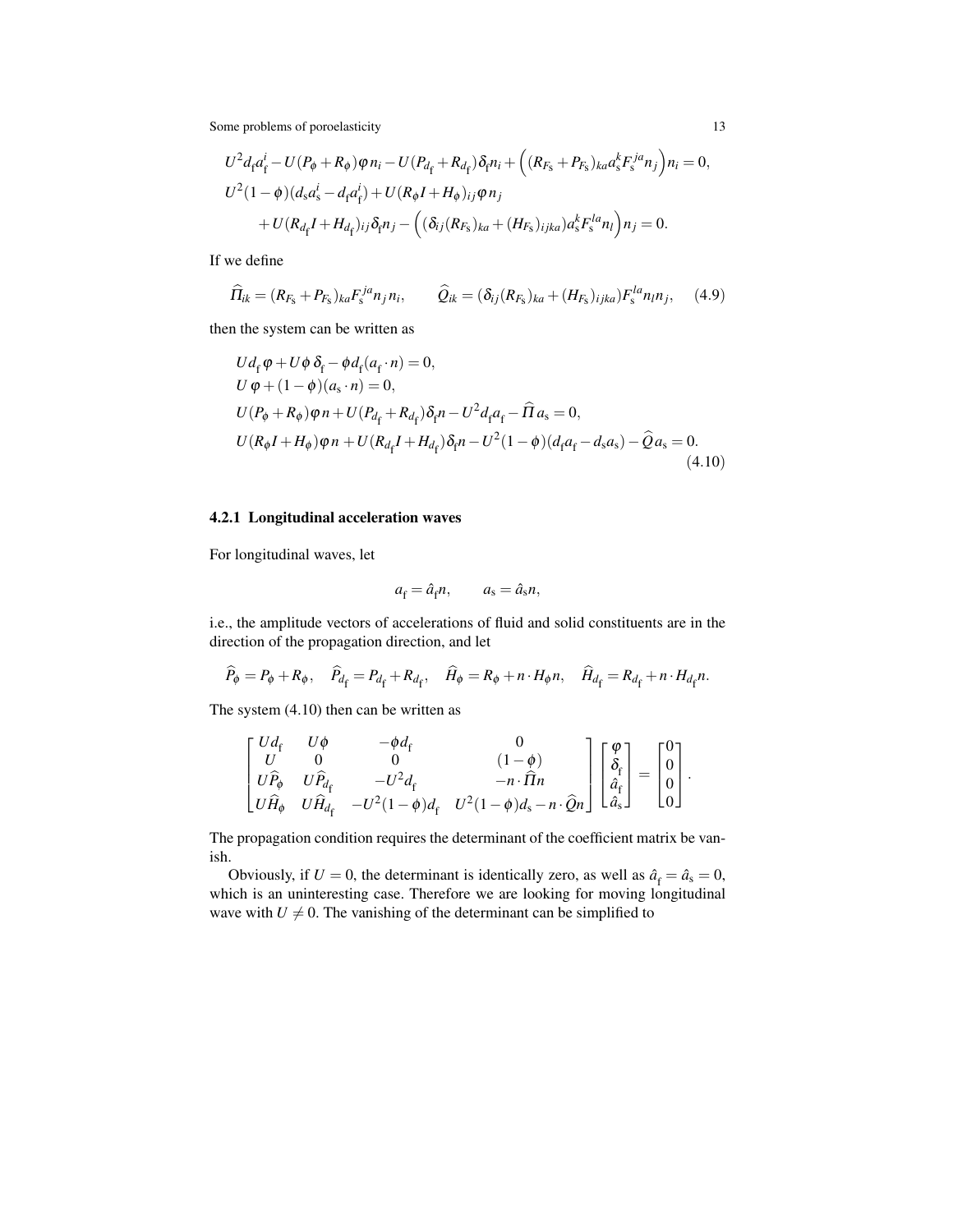14 I-Shih Liu

$$
\det \begin{bmatrix} d_f & \phi & -\phi & 0 \\ 1 & 0 & 0 & (1-\phi) \\ \hat{P}_{\phi} & \hat{P}_{d_f} & -U^2 & -n \cdot \hat{\Pi} n \\ \hat{H}_{\phi} & \hat{H}_{d_f} & -U^2(1-\phi) & U^2(1-\phi)d_s - n \cdot \hat{Q} n \end{bmatrix} = 0, \quad (4.11)
$$

which is a quadratic equation in  $U^2$ , say

$$
aU^4 + bU^2 + c = 0,
$$

with the coefficients given by

$$
a = \phi (1 - \phi) d_s,
$$
  
\n
$$
b = -\phi (n \cdot \hat{Q}n) + (1 - \phi) \phi (n \cdot \hat{\Pi}n)
$$
  
\n
$$
+ (1 - \phi)^2 \phi \hat{P}_{\phi} - (1 - \phi) (\phi d_s + (1 - \phi) d_f) \hat{P}_{d_f} + (1 - \phi) (d_f \hat{H}_{d_f} - \phi \hat{H}_{\phi}),
$$
  
\n
$$
c = \phi \hat{P}_{d_f} (n \cdot \hat{Q}n) - \phi \hat{H}_{d_f} (n \cdot \hat{\Pi}n) - (1 - \phi) \phi (\hat{P}_{\phi} \hat{H}_{d_f} - \hat{P}_{d_f} \hat{H}_{\phi}).
$$

In case there are two positive real roots of this quadratic equation, there will be two longitudinal waves propagating in the porous body. Obviously, this possibility depends on the constitutive parameters in the above coefficients.

To be more specific, we shall consider a simple case with constitutive relations,

$$
\Psi_{\mathbf{f}}^{0} = \Psi_{\mathbf{f}}^{0}(d_{\mathbf{f}}), \qquad \overline{T}_{\mathbf{s}} = \overline{T}_{\mathbf{s}}(F_{\mathbf{s}}), \tag{4.12}
$$

so that

$$
H_{\phi} = 0
$$
,  $H_{d_f} = 0$ ,  $R_{\phi} = 0$ ,  $R_{F_s} = 0$ .

Moreover, if we assume the free energy  $\psi_{\rm f}^0$  $f_f^{(0)}(d_f)$  is the same as that of the pure fluid in the pore and the relation (1.10) holds, i.e.,

$$
P = d_{\rm f}^2 \frac{\partial \psi_{\rm f}^0}{\partial d_{\rm f}}, \quad \text{hence} \quad P_{\phi} = 0, \quad P_{\rm F_s} = 0,
$$

and, from (3.2), we have

$$
R_{d_{\rm f}} = -\left(\frac{P}{d_{\rm f}} - d_{\rm f} \frac{\partial \psi_{\rm f}^0}{\partial d_{\rm f}}\right) = 0.
$$

In this simple case, we have, from (4.9),

$$
\widehat{P}_{\phi} = 0, \qquad \widehat{\Pi} = 0, \qquad \widehat{H}_{\phi} = 0, \qquad \widehat{H}_{d_{\rm f}} = 0,
$$
\n
$$
\widehat{Q}_{ik} = (H_{F_{\rm s}})_{ijka} F_{\rm s}^{la} n_{l} n_{j} = L_{ijkl} n_{j} n_{l}, \qquad (4.13)
$$

where, from (2.3),

$$
L_{ijkl} = \frac{\partial T_{\rm s}^{ij}}{\partial F_{\rm s}^{ka}} F_{\rm s}^{la}
$$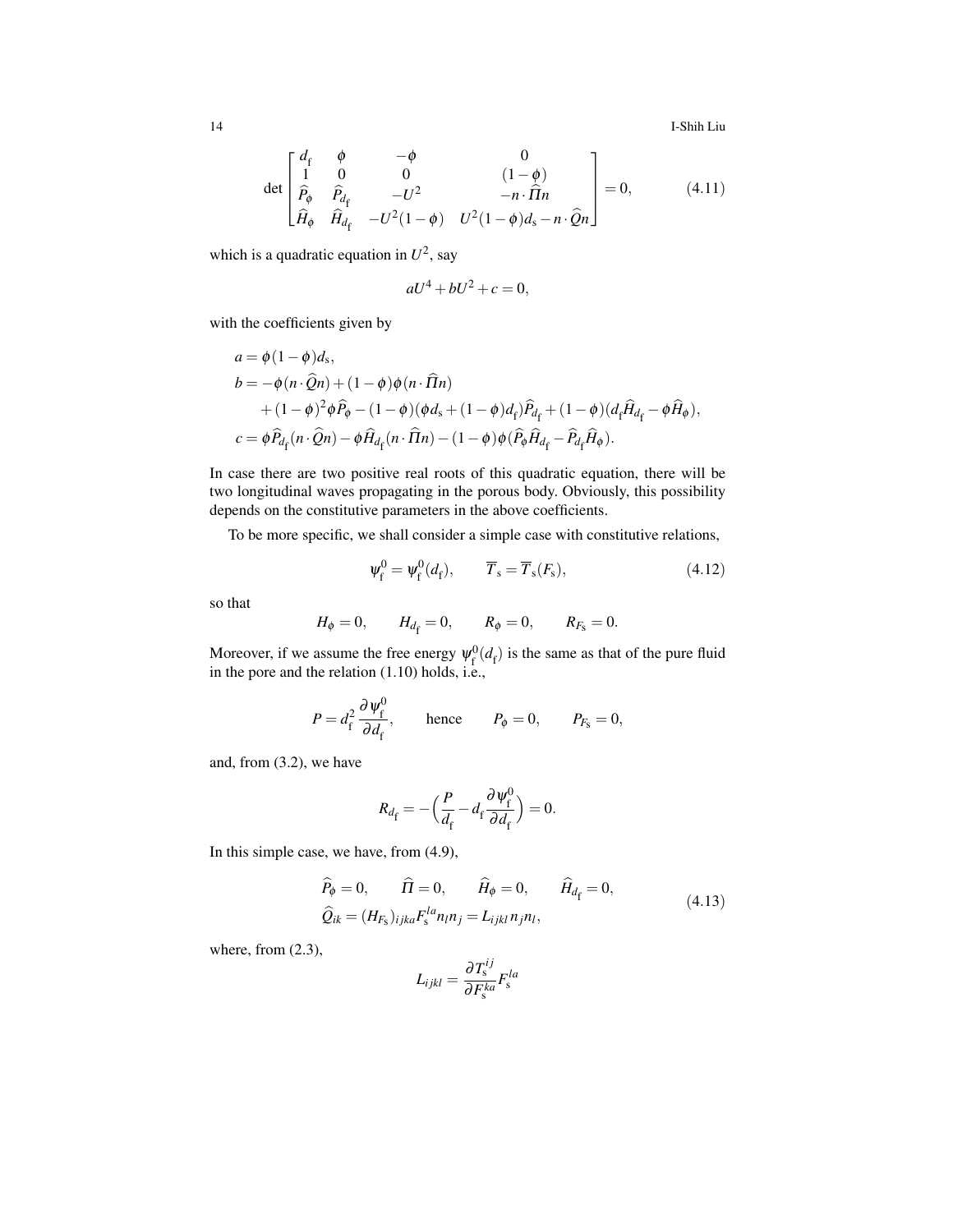is the elasticity tensor of the solid constituent. It is usually assumed that the elasticity tensor is strong elliptic and the compressibility is positive, i.e.,

$$
P_{d_{\rm f}} = \frac{\partial P}{\partial d_{\rm f}} > 0, \qquad L_{ijkl} u_{i} v_{j} u_{k} v_{l} > 0 \quad \forall \ u, v \neq 0. \tag{4.14}
$$

The quadratic equation of the propagation condition can then be written as

$$
(U^2 - c_1^2)(U^2 - c_2^2) - \left(\frac{d_f}{d_s} \frac{1 - \phi}{\phi} c_2^2\right) U^2 = 0,
$$
\n(4.15)

where, by (4.14),

$$
c_1 = \sqrt{\frac{n \cdot \hat{Q}n}{(1-\phi)d_s}}, \qquad c_2 = \sqrt{\frac{\partial P}{\partial d_f}},
$$

are the well-known speeds of longitudinal wave in an elastic solid and an elastic fluid respectively. In the present case, from the roots of  $(4.15)$ , these two speeds are modified by the presence of the last term in the equation (4.15).

From this simple case, it seems reasonable to expect two longitudinal wave speeds, known as P1 and P2 wave, in the present theory of porous media with incompressible solid constituent, from the propagation condition (4.11) in general.

### 4.2.2 Transversal acceleration wave

For transversal wave,  $a_f \cdot n = 0$  and  $a_s \cdot n = 0$ , from the the first three equations of (4.10), it follows that

$$
\varphi = 0,
$$
\n $\delta_{\rm f} = 0,$ \n $d_{\rm f} a_{\rm f} = -\frac{1}{U^2} \widehat{\Pi} a_{\rm s},$ 

and the last equation becomes

$$
((\hat{Q} - (1 - \phi)\hat{\Pi}) - (1 - \phi)d_s U^2 I)a_s = 0
$$
\n(4.16)

Let  $a_s = \hat{a}_s m$  where *m* is a unit vector normal to to the propagation direction, i.e.,  $m \cdot n = 0$ . Then from (4.16), there is a transversal wave with propagation speed given in the following relation,

$$
(1 - \phi)d_s U^2 = m \cdot \left(\widehat{Q} - (1 - \phi)\widehat{\Pi}\right)m.
$$

In particular, for the simple case given by  $(4.12)$ , the velocity of propagation reduces to the well-known speed of shear wave in an elastic body,

$$
U=c_s=\sqrt{\frac{m\cdot \widehat{Q}m}{(1-\phi)d_s}}.
$$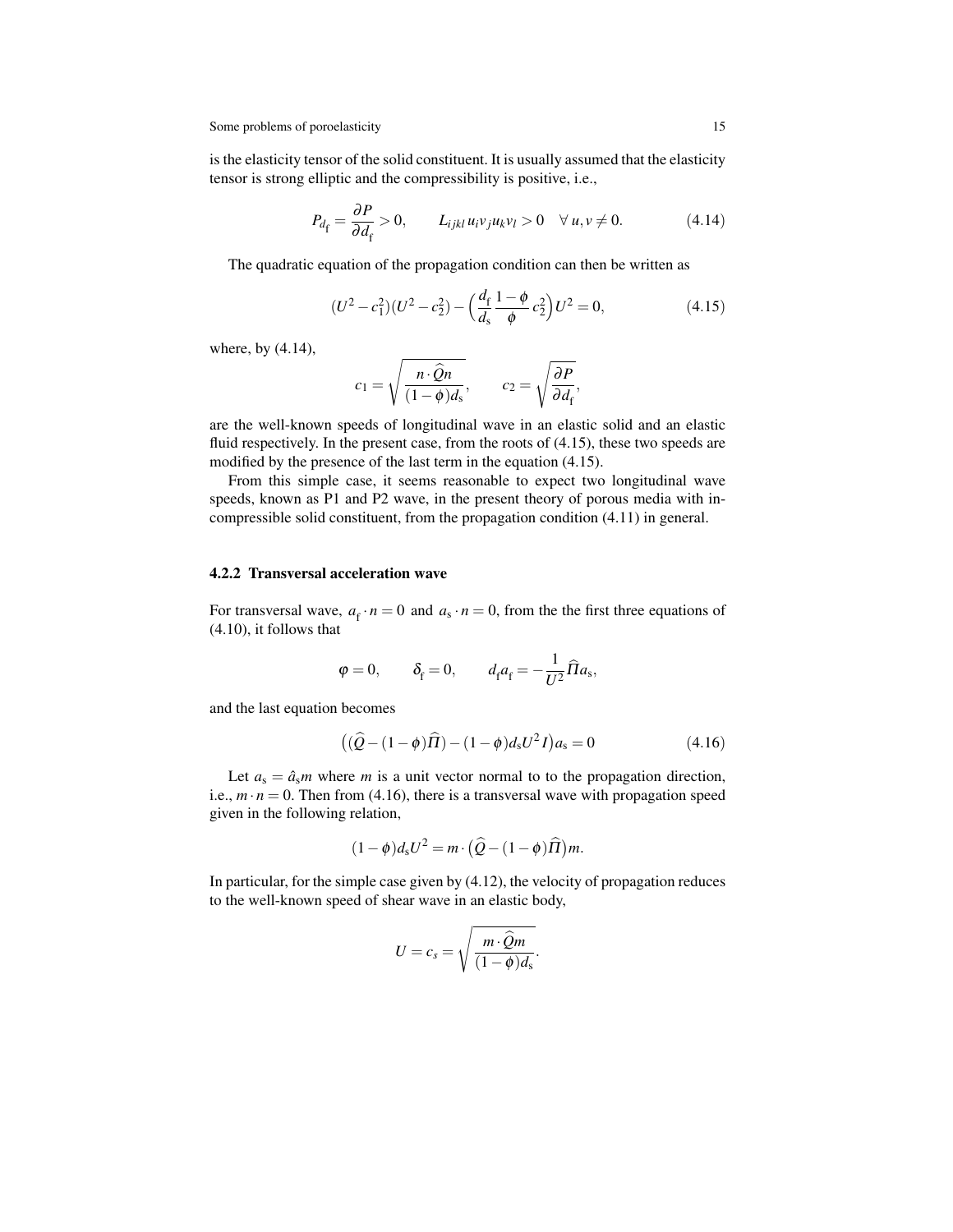# *4.3 Porous media with incompressible fluid constituent*

Similarly, for the model of incompressible fluid constituent ( $d_f$  = constant) governed by the system (3.1), we have

$$
U \varphi - \phi(a_f \cdot n) = 0,
$$
  
\n
$$
Ud_s \varphi - U(1 - \phi)\delta_s + (1 - \phi)d_s(a_s \cdot n) = 0,
$$
  
\n
$$
U\widehat{P}_{\varphi}\varphi n - U^2 d_f a_f - \widehat{\Pi} a_s = 0,
$$
  
\n
$$
U(R_{\varphi}I + H_{\varphi})\varphi n - U^2(1 - \phi)(d_f a_f - d_s a_s) - \widehat{Q} a_s = 0.
$$
\n(4.17)

For longitudinal waves, we have

$$
\begin{bmatrix} U & 0 & -\phi & 0 \\ Ud_{s} & -U(1-\phi) & 0 & (1-\phi)d_{s} \\ U\hat{P}_{\phi} & 0 & -U^{2}d_{f} & -n\cdot\hat{\Pi}n \\ U\hat{H}_{\phi} & 0 & -U^{2}(1-\phi)d_{f} & U^{2}(1-\phi)d_{s}-n\cdot\hat{Q}n \end{bmatrix} \begin{bmatrix} \varphi \\ \delta_{s} \\ \hat{a}_{f} \\ \hat{a}_{s} \end{bmatrix} = \begin{bmatrix} 0 \\ 0 \\ 0 \\ 0 \end{bmatrix}.
$$

and the determinant of the coefficient matrix reduces to

$$
\det \begin{bmatrix} 1 & -\phi & 0 \\ \hat{P}_{\phi} & -U^2 d_f & -n \cdot \hat{\Pi} n \\ \hat{H}_{\phi} & -U^2 (1 - \phi) d_f & U^2 (1 - \phi) d_s - n \cdot \hat{Q} n \end{bmatrix} = 0, \quad (4.18)
$$

which lead to the quadratic equation in  $U^2$ ,

$$
(U^2(1-\phi)d_s-n\cdot\widehat{Q}n)(U^2d_f-\phi\widehat{P}_{\phi})+(n\cdot\widehat{\Pi}n)(U^2(1-\phi)d_f-\phi\widehat{H}_{\phi})=0.
$$

Therefore, there may also exist two longitudinal wave in the incompressible fluid model.

We may also consider a simple case that the pore pressure and the fluid free energy are independent of  $F_s$ , so that  $\Pi = 0$ . In this case, there are two longitudinal waves (P1 and P2 waves),

$$
U_1 = \sqrt{\frac{n \cdot \widehat{Q}n}{(1 - \phi)d_{\mathrm{s}}}}, \qquad U_2 = \sqrt{\frac{\phi}{d_{\mathrm{f}}}\widehat{P}_{\phi}}.
$$

The first wave is the same as the longitudinal wave in the elastic body, while the second wave is essentially the compressive wave of pore fluid.

For transversal wave, from (4.17), one can easily check that the propagation condition is exactly the same as the relation (4.16) for the incompressible solid model.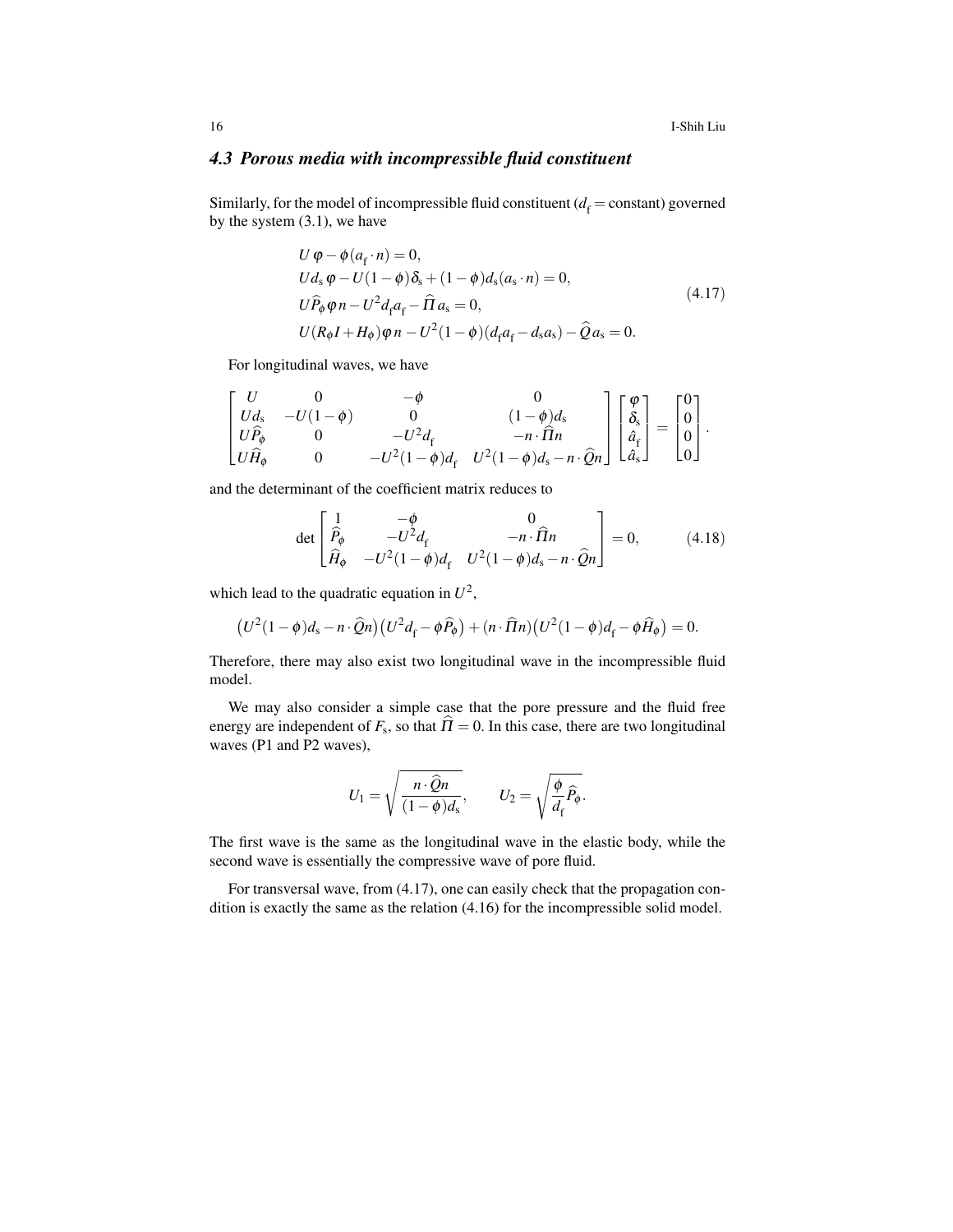# *4.4 Incompressible porous media*

For an incompressible porous medium, we assume that both the solid and the fluid true densities are constant. In this model the pore pressure is regarded as an indeterminate pressure, and for acceleration waves, we have, in addition,

$$
[P] = 0, \qquad [grad P] = \pi n,
$$

where  $\pi = [\text{grad} P \cdot n]$ . By taking the jump of the system of equations (3.1) at the wave front, we obtain

$$
U \varphi - \phi(a_f \cdot n) = 0,
$$
  
\n
$$
U \varphi + (1 - \phi)(a_s \cdot n) = 0,
$$
  
\n
$$
U R_{\phi} \varphi n - U^2 \pi n - U^2 d_f a_f - \widehat{\Pi} a_s = 0,
$$
  
\n
$$
U (R_{\phi} I + H_{\phi}) \varphi n - U^2 (1 - \phi)(d_f a_f - d_s a_s) - \widehat{Q} a_s = 0.
$$
\n(4.19)

The abbreviations are the same as before except

$$
\widehat{\Pi}_{ik} = (R_{F_{\rm S}})_{ka} F_{\rm s}^{ja} n_j n_i.
$$

For longitudinal wave, the system can be written as

$$
\begin{bmatrix} U & 0 & -\phi & 0 \\ U & 0 & 0 & (1-\phi) \\ UR_{\phi} & -U^{2}\pi & -U^{2}d_{f} & -n \cdot \widehat{H}n \\ U\widehat{H}_{\phi} & 0 & -U^{2}(1-\phi)d_{f} & U^{2}(1-\phi)d_{s}-n \cdot \widehat{Q}n \end{bmatrix} \begin{bmatrix} \varphi \\ \pi \\ \widehat{a}_{f} \\ \widehat{a}_{s} \end{bmatrix} = \begin{bmatrix} 0 \\ 0 \\ 0 \\ 0 \end{bmatrix},
$$

and the determinant of the coefficient matrix reduces to

$$
\det\begin{bmatrix} 1 & -\phi & 0 \\ 1 & 0 & (1-\phi) \\ \hat{H}_{\phi} & -U^2(1-\phi)d_{\rm f} & U^2(1-\phi)d_{\rm s} - n \cdot \hat{Q}n \end{bmatrix} = 0,
$$

which gives only one propagation speed,

$$
U^{2} = \frac{\phi n \cdot \widehat{Q} n + \phi (1 - \phi) \widehat{H}_{\phi}}{\phi (1 - \phi) d_{s} + (1 - \phi)^{2} d_{f}}.
$$

 $\overline{a}$ 

Therefore, there is no second longitudinal wave in this model as pointed out in the literature. As for the transversal wave, the propagation speed is the same as before.

Acknowledgements This research is partially the results of a research project supported by Brazilian Petroleum Company (PETROBRAS).